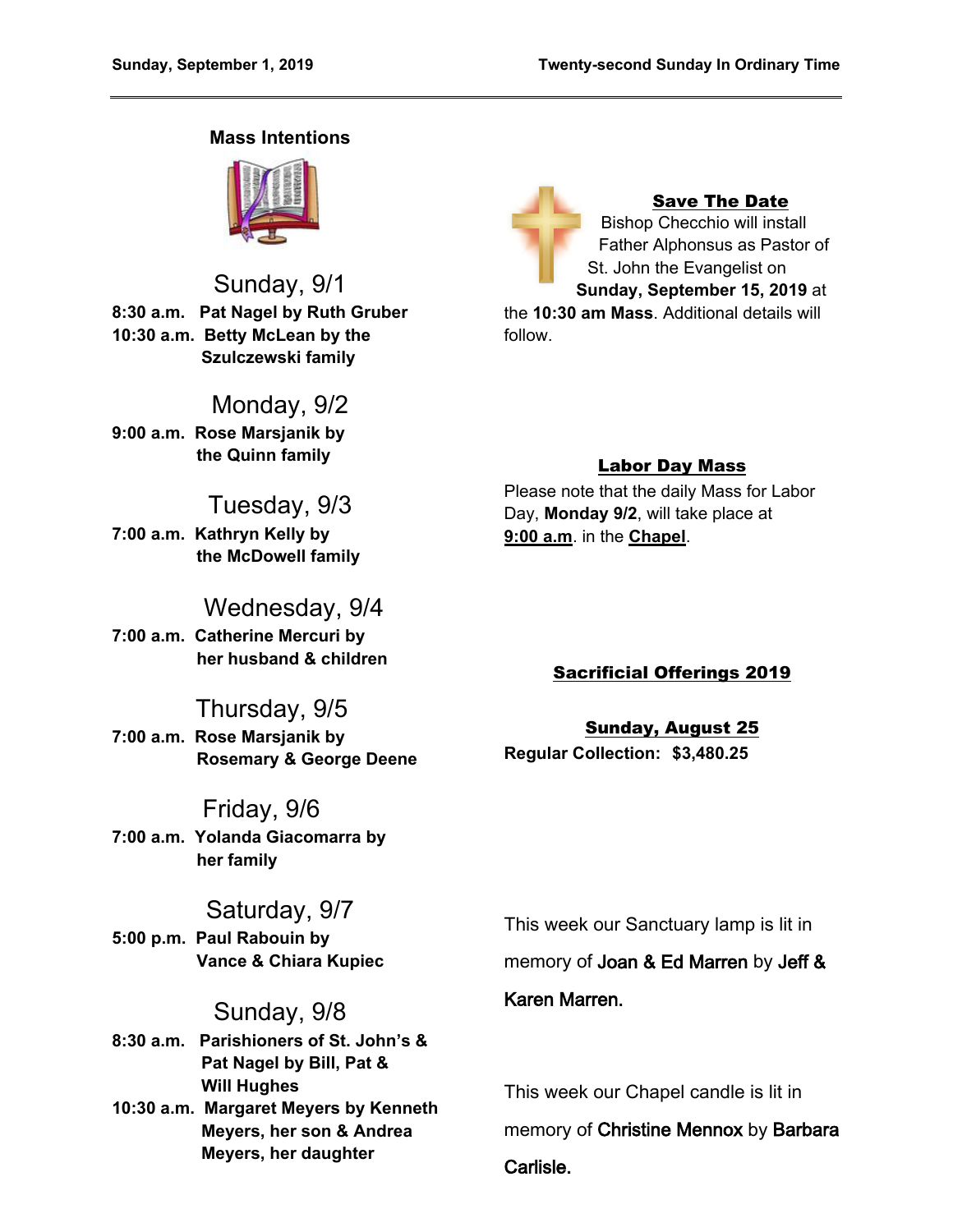Thank you for your participation!

# St. John Food Pantry Summer Needs

Our Food Pantry is in need of the following: dry pasta, rice, cereal, canned tuna and chicken, low/no sugar canned fruit, no/low sodium canned vegetables and soups, tomato sauce and fruit juice. Food donations support our parish food pantry, for our neighbors in need as well as FISH Food Pantry on New Market Road in Piscataway. Thank you for your continuous generosity.

### Social Concerns

Do you know a needy person or family? Could one of your neighbors benefit from assistance with food and/or other essentials? Please call the Pastoral Center, 732-968-2621, in confidence, and we will do whatever we can to help. Please continue to bring men's toiletries, tooth brushes, and large and medium thongs or slippers for the Ozanam Men's Shelter. Articles may be left in the vestibule. Thanks for not forgetting the "guys".

### Time, Talent and Treasure



Fostering stewardship is a way of life. Everyone benefits from the sacrificial gift one makes of his/her time, talent and treasure. We gratefully acknowledge and salute:

# **The Knights of Columbus**



### Save the Date!

St. John's Annual Fall Golf Classic will be held on **Sunday, 10/6** at **Fox Hollow Golf Club in** 

**Branchburg**. To play is \$150 per golfer including lunch. Golfer registration contact John Nicholson at 732-563-1473 or email: [stjdunellengolf@gmail.com.](mailto:stjdunellengolf@gmail.com) To sponsor our golf outing email Matt Kurzius: [matt@kurzius.net](mailto:matt@kurzius.net). More details to follow. Mark your calendars now for this exciting event!

# SEPTEMBER 1, 2019 TWENTY-SECOND SUNDAY IN ORDINARY TIME

### *AN OFFER OF HOSPITALITY*

Jesus came to show us that God has a way of accepting the humbled: the beggars, the crippled, the lame and the blind. We, Jesus' disciples, are challenged to identify the humbled in our own lives. Who do we know who are begging for Truth, for Understanding, for spiritual growth? Who are crippled because they do not know Jesus? Who are lame because they do not have a Faith Family to walk with them on their spiritual journey? Who are blind because they cannot see God? Jesus challenges each of us with a less-than-polite message: We must offer our hospitality to the humblest of persons, no matter how much we might wish to avoid them. Invite someone you know who is seeking spiritual growth to join us at an Inquiry Session. Inquiry sessions DO NOT assume a commitment to join the Catholic Faith family. Inquiry sessions are opportunities to ask questions about God, Jesus, the Catholic Faith. All who are unbaptized, baptized into another faith denomination, or baptized Catholic but have not received Eucharist or Confirmation, are invited. Inquiry sessions are for those who wish to inquire, explore, and search for ways to grow in relationship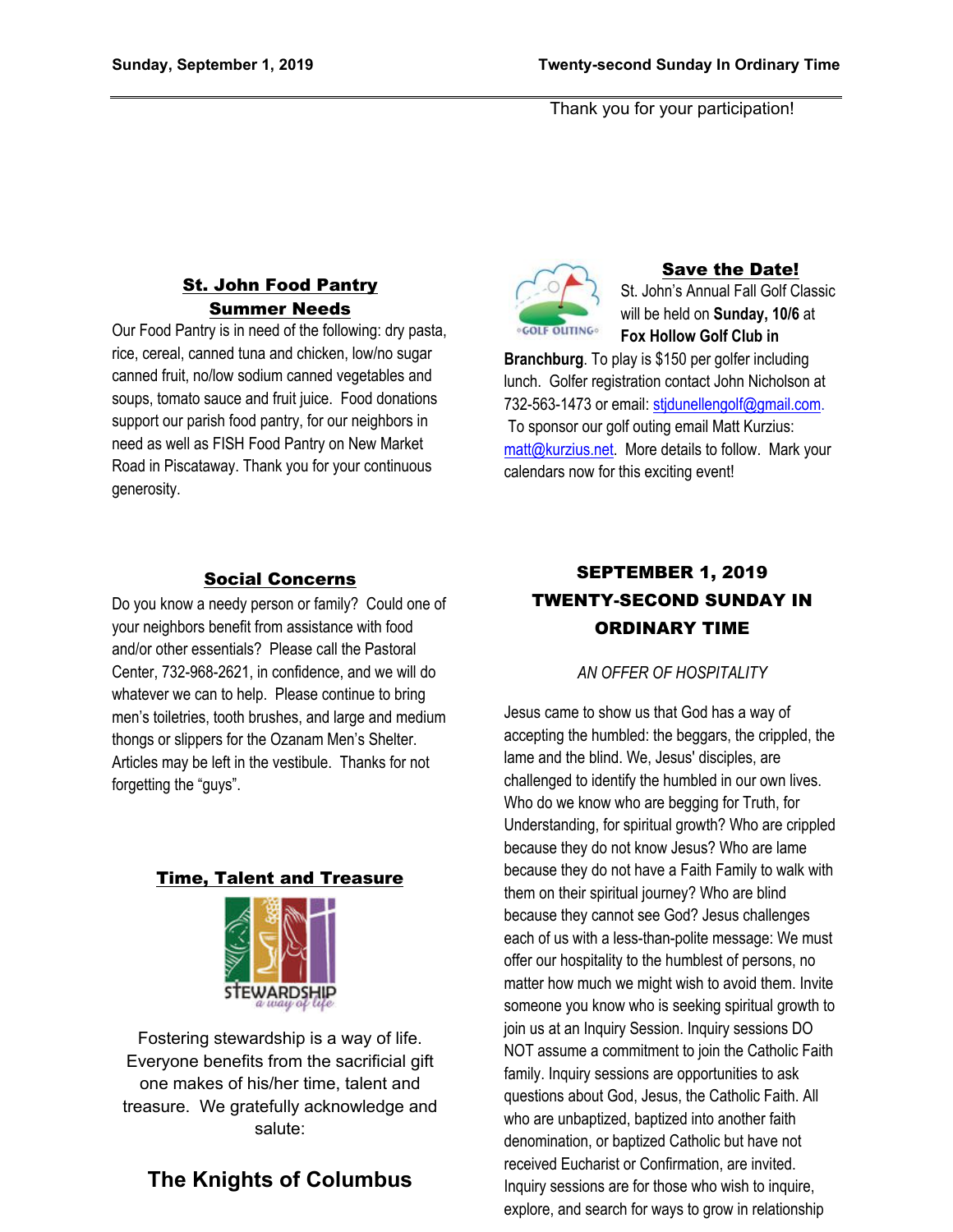with God. For more information, please contact the parish office at 732-968-2621.

[\(stjev@verizon.net\)](mailto:stjev@verizon.net) so we know how many from our parish will be participating.



parishioners who are currently serving in the Military:

**U.S. Navy Reserve Lt. Michael Bartilotti U.S. Army Pvt. Luke Harshaney U.S. Army Pvt. Raymond C. Pizzigoni U.S. Coast Guard Lt. Ed Sella U.S. Army Staff Sgt. Paul Frabizzio U.S. Marine Mer. Cpl. Thomas Tyler Lizak U.S. Army Pfc. Sean Parente U.S. Marine Pvt. Dante Parente U.S. Army 2nd Lt. Casey Wenzel U.S. Army Spec. 4 Timothy Francisco US Marine LCpl. Stephen Wright U.S. Marine Pvt. José Citron**

If there are any other military members you would like to be included in our prayers, please contact the Parish Office.

# One Day 9-Mile Walking Pilgrimage: The Way of St. Juan Diego

In preparation for the Consecration of the Diocese of Metuchen to Our Lady of Guadalupe, the youth, families and all peoples of faith in our parish are invited to participate in a Walking Pilgrimage on **Saturday, 9/21** from **10 am** to **8 pm**. The walk will begin and end at **Immaculate Conception Parish, 316 Old Allerton Road in Annandale**. Mass will be celebrated by Bishop James Checchio. The cost of the walk is \$20 per person, if paid by August 30 and includes lunch and dinner; the cost after August 30 is \$25 per person. The walk will take place rain or shine! Registration forms are available at the Church entrances. You can register online and obtain additional information by visiting

[www.LightingHeartsOnFire.org/walking-pilgrimage.](http://www.lightingheartsonfire.org/walking-pilgrimage) Registration deadline is 9/13. If you are interested in walking, please call and leave your name with the parish office (732-968-2621) or email

# Altar Rosary Prayer Group Meeting

St John's Altar Rosary Prayer Group will meet on **Thursday, 9/12**. **The rosary will be prayed at 6:30 in the Church and the meeting will follow in the Auditorium**. Refreshments will be served and you are encouraged to bring a friend. Please use the elevator.

# St. Mary's Slavic Dinners

St. Mary Byzantine Catholic Church will resume their Slavic Dinners on **Wednesday, 9/11** from **4:00 PM to 7:00 PM**. The dinner will be held in **the St. Mary Parish Center, 1900 Brooks Boulevard, Hillsborough, NJ***.* The cost is \$15.00 for adults (ages 9 and up) and \$5.00 for Children (8 and under) and includes all you can eat Pirohi, Stuffed Cabbage, Kielbasa and Sauerkraut, Mashed Potatoes, salad, dessert and beverage. Each month a special entrée will be specially selected and prepared by St. Mary's chef John Pagano. Dinners are held on the second Wednesday of every month throughout the year. Orders to go are available. For more information contact: St. Mary's at 908-725-0615**. The October dinner will be held on 10/9.**

## Mount Saint Mary House of Prayer

**UPCOMING PROGRAMS: Registration required**; call 908-753-2091 or email: [msmhope@msmhope.org.](mailto:msmhope@msmhope.org)

#### **PAINT AND PRAY: REFLECTING ON YOUR STORY IN ART**

In this workshop you will create a painting in a folk art style that tells the story of a favorite fall holiday moment with friends and family. No painting experience is necessary - class size is limited so that each person can work on their own "story".

## **Wed., Sept. 18, 9 a.m. - 4 p.m.**

\$100 fee includes \$25 for supplies. Lunch included. Presenter: Pat Wiley